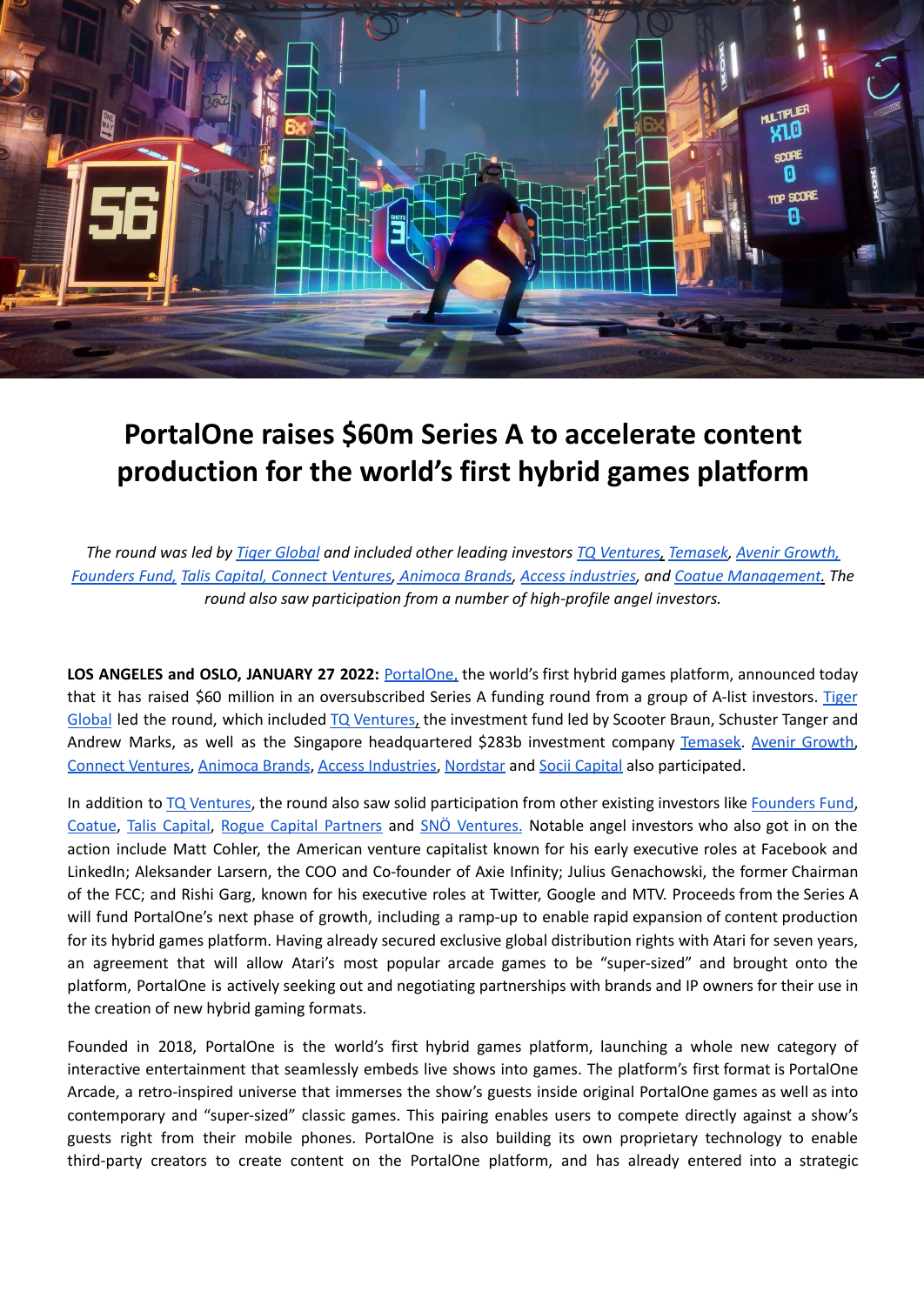partnership with ARRI, the global market leader in camera and lighting technology.

PortalOne recently established its U.S. production studio in Los Angeles and is set to grow its team in both the U.S. and in Norway. PortalOne launched its US/Canada closed beta in August 2021, and the waitlist is now open for test users at [PortalOne.com.](http://www.portalone.com) The company aims for full launch in the first half of 2022.

**Bård Anders Kasin, CEO and Co-founder of PortalOne, said:** "Gaming, social, and media are converging, and we are fortunate to be at the very edge of that frontier. Our company now enters an exciting new phase of scaling up on all fronts as we prepare to introduce hybrid games to the world. Having great partners paved the way for us to make rapid progress in developing hybrid games. Now we look forward to welcoming new partners who recognize the opportunity PortalOne offers for iconic and popular IP brands to bridge into a whole new era of entertainment."

PortalOne was co-founded and led by brothers Stig Olav Kasin and Bård Anders Kasin. Bård, who serves as CEO, previously worked as a Technical Director at Warner Bros. on revolutionary movie productions including the Matrix Trilogy. He also co-founded The Future Group, which provides mixed reality solutions for media production. Stig Olav, who serves as CXO, is an award-winning developer and executive producer of interactive entertainment and mobile games. As a television executive, he held key roles for shows like The Voice and Who Wants to be a Millionaire.

**Evan Feinberg, Partner, Tiger Global, said:** "We believe PortalOne is building an innovative experience at the intersection of gaming and entertainment. We are excited to back the Kasin brothers and their talented team as they continue to build and grow the business!"

**Scooter Braun, Co-founder of TQ Ventures, said:** "PortalOne is building a platform that converges the most popular forms of entertainment into one seamless experience that will appeal to every category of performer. This is the next place to be in the world of immersive gaming, with unlimited content possibilities."

**Schuster Tanger, Co-founder of TQ Ventures, said:** "At TQ, we look for companies with unbounded possibilities, exceptional founders, and early evidence of user love -- all things plain to see from PortalOne's initial titles, with the best yet to come."

**Danny Cohen, President of Access Entertainment, said:** "PortalOne brings together live video with immersive gameplay in a way I have never seen before. It is highly innovative, very entertaining and delivered with a loving attention to detail. The potential for Portal One's gaming platform is immense."

**Matt Cohler said:** "Great platforms emerge when imagination and exciting technology find an emerging market that is ripe for elevation to the next level. PortalOne is a rare opportunity to take part in the growth of something truly unique that will have immense global appeal. The team, the partners, and the potential of this platform make it unlike anything else out there."

**Aleksander Larsen, Co-founder of Sky Mavis / Axie Infinity, said:** "Portal One is the next step for immersive gaming experiences, and I truly believe it can capture an entire generation of players. I'm so excited to see the new stars this platform will bring to life."